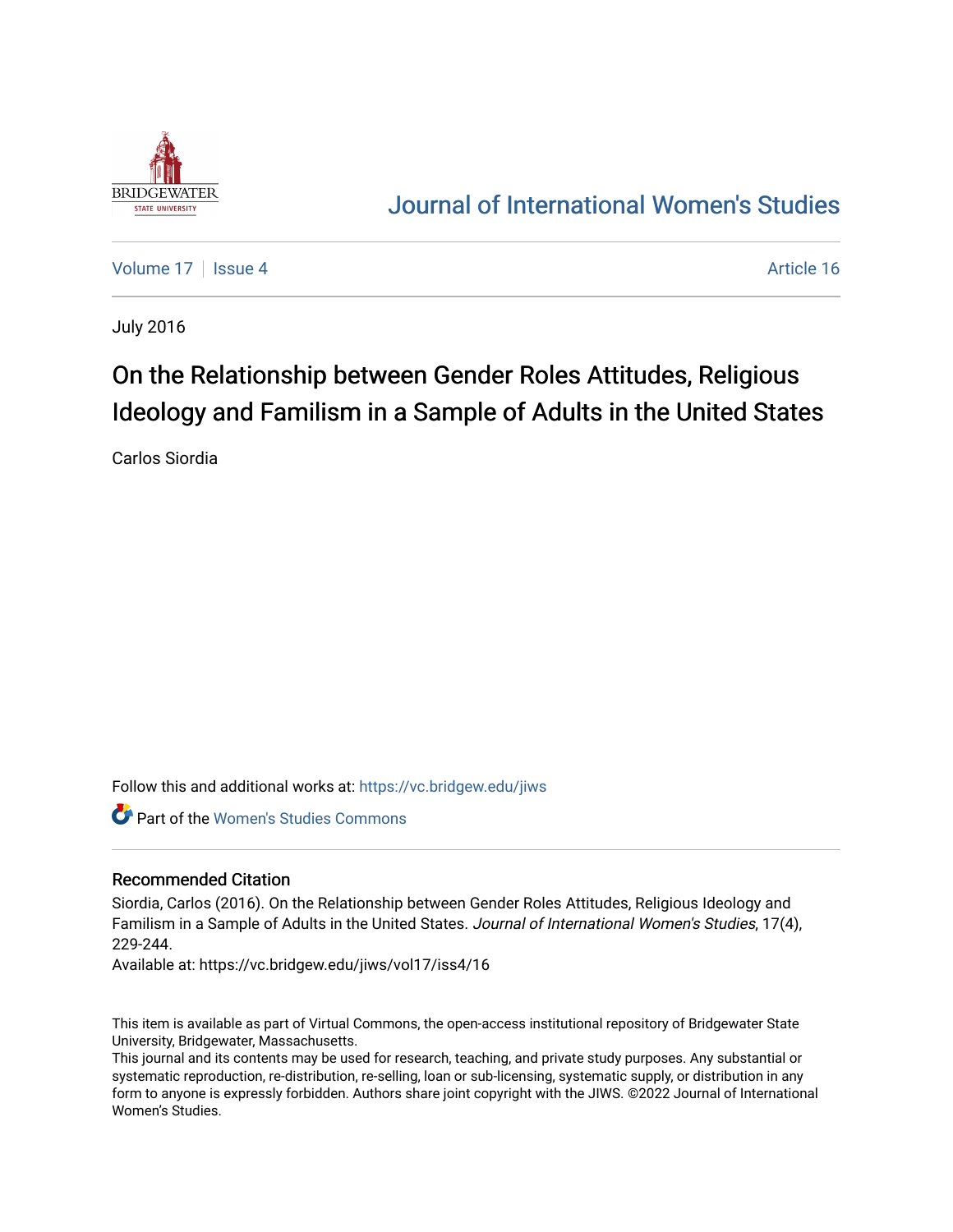#### Siordia: Gender Roles Attitudes, Religious Ideology and Familism

This journal and its contents may be used for research, teaching and private study purposes. Any substantial or systematic reproduction, re-distribution, re-selling, loan or sub-licensing, systematic supply or distribution in any form to anyone is expressly forbidden. ©2016 Journal of International Women's Studies.

## **On the Relationship between Gender Roles Attitudes, Religious Ideology and Familism in a Sample of Adults in the United States**

Carlos Siordia<sup>1</sup>

#### **Abstract**

 Family and religious ideologies may influence gender role attitudes in the United States, where gender inequality persists. Research suggests that family and religious ideologies shape beliefs of how men and women should behave—where gender egalitarianism is lowest amongst those with strong family orientations and/or strong patriarchal religious ideologies. This article investigated if and how family and religious ideologies are related to gender role attitudes by using cross-sectional data from the Longitudinal Study of Generations ( $n=1,615$ ; mean age=50; 61%) female; 32% racial minorities). Results indicate a direct relationship between gender role ideology and the following: religious ideology and familism. Because gender equality is important, future studies should investigate the causal mechanisms by which religious ideologies and familistic beliefs influence social stratification through gender role attitudes.

*Keywords:* Aging, Gender Equality, Ideology, Attitudes, Family

#### **Introduction**

l

In the United States (US), women began to demand fair treatment during more than half a century ago (Chisamya et al., 2012), with the Women's Movement during the 1970s achieving the passage of the Women's Educational Equity Act of 1974 (Conrad et al., 2014). Long before these events took place, Gordon W. Allport (1954) explained that the most important categories a woman or man has are their own personal set of values—which be obtained from society, family, and religious beliefs. Allport explained that personal values are seldom thought of and frequently felt, affirmed, and defended. In his discourse, he concluded that because our core beliefs are deeply imbedded with our identity and self-being—as they affirm our way of life—they often lead us to the brink of prejudice and discrimination.

For example, our personal beliefs of how individuals from different sexes should behave (i.e., our gender role attitudes) serve to create stratification systems by distinguishing individuals into different social statuses, assigning them different rights, and divergent responsibilities (Lorber 1994). It may be that our personal values are deposited, maintained, and morph in us through social interactions. As a result, gender role attitudes may be deeply intertwined with all aspects of life potentially being influenced and influencing the creation and maintenance of unjust social

1

<sup>&</sup>lt;sup>1</sup> After completing his PhD in Sociology at Texas A&M University, Carlos Siordia obtained an MS in Epidemiology at the University of Pittsburgh, PA. As a quantitative social epidemiologist who uses geographic techniques, Dr. Siordia investigates how environmental exposures explain between-people, -group and -place differences on health. He has published on poverty, disability, data science, aging, discrimination, health and place, race, and health disparities. By exploring how environmental exposures, like social stratification, explain differences in physical health, Dr. Siordia's research seeks to inform structural interventions promoting health equity.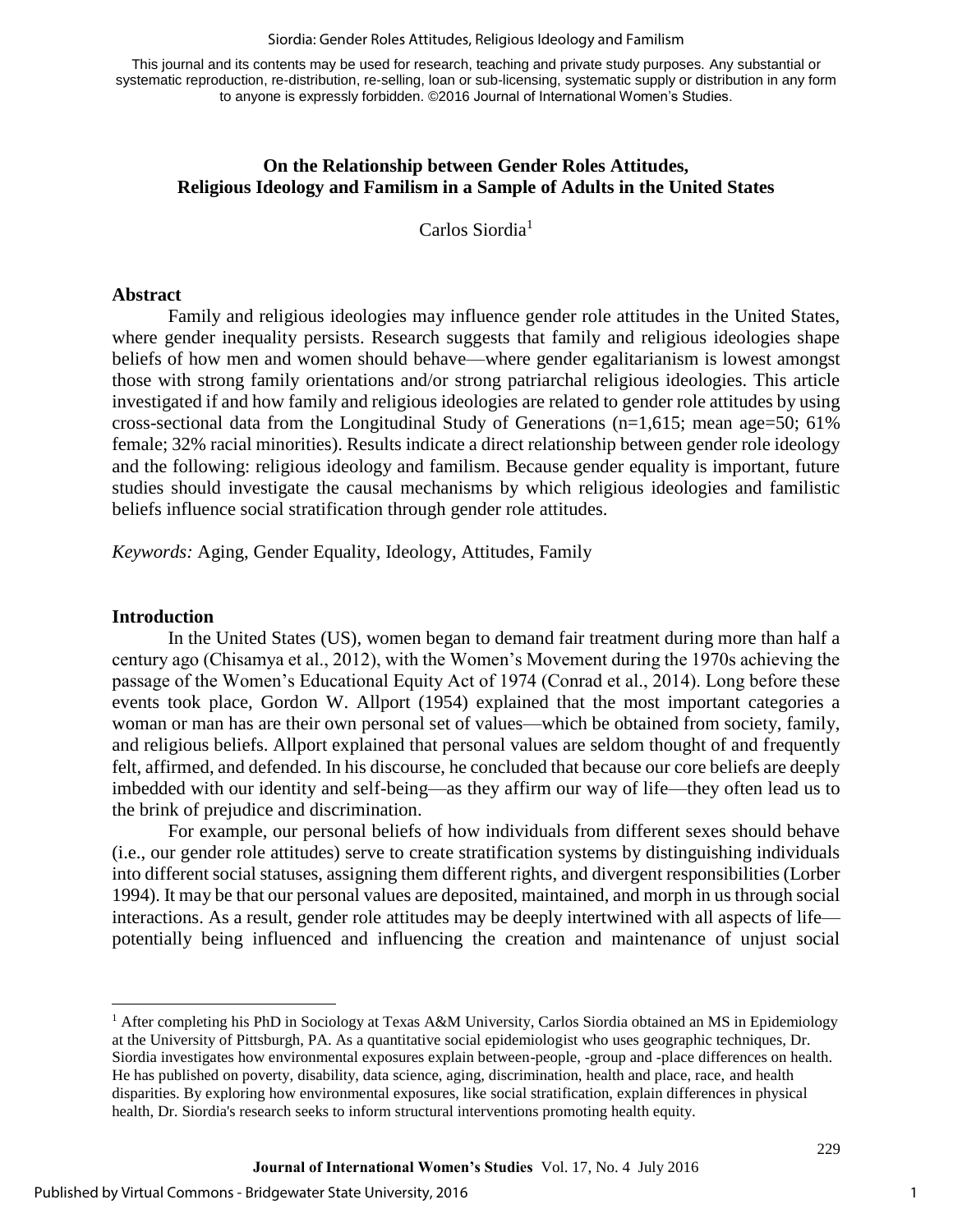stratification. Fortunately, gender role attitudes may shift toward egalitarianism over time and place: between birth cohorts; over the life-course; and between nations.

Although progress continues (Davis and Greenstein 2009), and argument could be made that gender inequality in the United States (US) persists. For example, a study found that in the US, people are no lonnger becoming more egalitarian with regards to gender role attitudes (Cotter et al. 2011). Research continues to investigate how social institutions, like the family and religion, influence social stratification through gender role ideology (Guiso et al. 2003; Morrisson and Jutting 2005; Sen 2007). Interest in what affects gender role attitudes is in part due to findings linking said attitudes to fertility (Cunningham et al. 2005), post-secondary education aspirations (Davis and Pearce 2007), and other outcomes (Whitehead 2012; Silverstein and Giarrusso 2012). Investigating the statistical relationship between social ideologies and gender equity with quantities techniques is important for women studies at it helps identify potential targets for interventions (e.g., education) aimed at improving equality between sexes.

From a review of the literature, investigations indicate that gender inequitable attitudes contribute to unequal outcomes for women (Seguino 2011). For example, economists have found at the international level that about one-third of the male-female wage gap could be attributed to gender discrimination (Weichselbaumer and Winter-Ebmer 2005). Because gender hierarchical attitudes are a reflection of power relations in a society, they merit research attention. This study used an empirical model to explore how gender role attitudes were associated with family and religious ideology in a sample of adults in the US.

The study contributes to gender studies literature by investigating how gender role attitudes are quantitatively associated with religious and family ideology in a large group of southern California residents. Although it is assumed that gender role ideology has the potential for creating social and economic gender inequality, the project does not determine if female study subjects "suffer" as a result of gender inequitable attitudes. Instead, the investigation focuses on determining if proxy measures of religious and family ideologies are associated with traditional gender role attitudes—where "traditional" beliefs are framed as less egalitarian.

## *Gender Roles Attitudes*

Previous work has argued that the institutions of family, religion, and gender intersect (Edgell and Docka 2007) in a bidirectional interaction that can be mutually reinforcing and/or contradictory (Martin 2004). Through human interaction, both family and religion influence the social construction of gender role attitudes (West and Zimmerman 1987). In turn, gender role attitudes may influence how individuals' belief females and males should behave in their betweenand within-gender interactions. As a result, beliefs about gender have the ability to influence behaviors and lead to systematic reproduction of female disadvantage—an undeserved inferiorization.

There are two main theoretical approaches for framing gender role attitude investigations. In the first, micro-level explanations are used to explain that if an individual benefits from gender equality, they will be motivated to abandon traditional gender attitudes. Research strongly supports the idea that females support more egalitarian gender ideologies (e.g., Bolzendahl and Myers 2004). The second theoretical approach, at a macro-level, uses socialization to explanation gender attitudes (Corrigal and Konrad 2007). Using this approach, researchers have found that religious practices and ideologies are linked with gender role attitudes (Abouchedid and Nasser 2007).

Religiosity is commonly measured with religious affiliation (Bang et al. 2005), religious service attendance (Ammons and Edgell 2007), and biblical literalism (Read 2003). This study is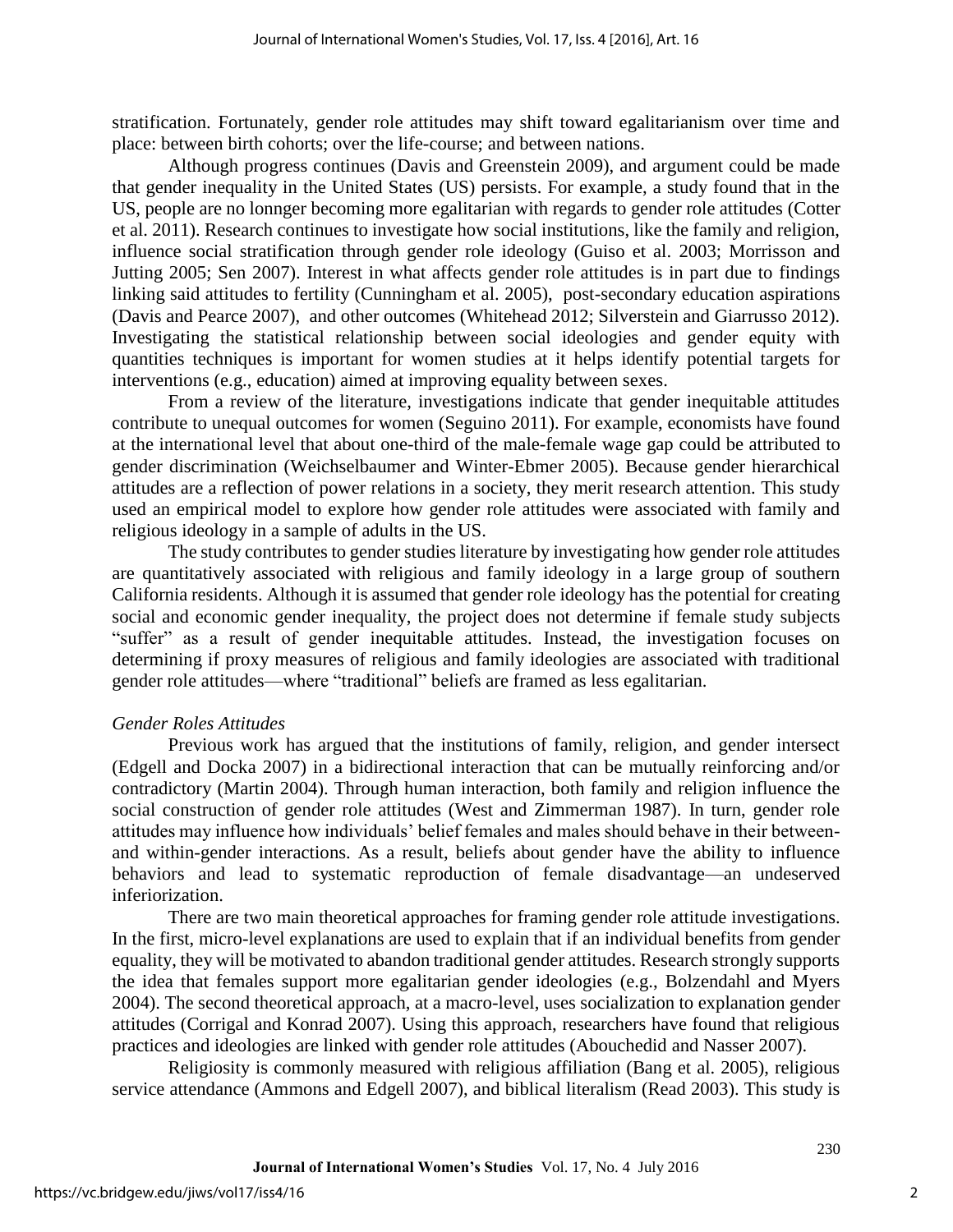in the realm of the latter category. Regardless of religious affiliation and degree of interaction with like-minded individuals, the intensity with which a person regards his/her biblical beliefs has been found to relate with gender role ideology—where more biblical literalism is related with more less gender egalitarian ideologies (Chaves 1997; Davidman, 1991; Denton 2004; Hoffman and Bartkowski 2008). It should be noted that both religious and familistic ideologies are themselves produced by other social factors (e.g., historical conditions) that may lead said ideologies to play a key role in forming group solidarity (Verweij, Ester, and Nauta 1997). More technically, it may be argued that feedback loops between cultural, economic, and social macro-conditions are manifested in the formation of familistic and religious ideologies (Seguino 2011).

#### *Religion and Gender Role Attitudes*

Formal religious institutions, although not monolithic, may influence the religious ideology that impacts gender role attitudes (Inglehart and Norris 2003). Although religious ideology may help support the psycho-emotional wellbeing of individuals, they may also inculcate gender inequitable norms. In the US, religious ideology and gender role attitudes are deeply intertwined and interdependent institutions (Christiano 2000; Edgell 2006; Sherkat and Ellison 1999). Some have argued that religious institutions in the US have been primarily concerned with the production of familism (Christiano 2000; Edgell 2006)—and thus the formation of gender role attitudes. Religious ideology on familism, and thus gender roles, has defined which behaviors and beliefs are legitimate, valuable, and even essential for a healthy social order (Bellah et al. 1991; Bendroth 2002; Christiano 2000; Cott 2002).

For example, some have argued that most mainstream religious institutions in the US promote monogamous, reproductive heterosexual marriages (Sherkat and Ellison 1999; Siordia 2014). Others have explained that religious ideologies help promoted ideas that interpret women and men as fundamentally different (Edgell and Docka 2007)—where the genders develop in separate spheres: males in the public sphere (e.g. work); and females in the private sphere (e.g. home) (Bendroth 2002; Christiano 2000; Cott 2002; Sherkat and Ellison 1999). The "traditional" belief of what a family is and should be—as informed by religious ideology—could then be said to promote the reproduction of gender inequitable attitudes, where men and women are seen as fundamentally different and where females assume a subordinate role. Some have argued that these traditional family ideals, born out of religious ideology, are founded on androcentrism, gender polarization, and biological essentialism (Bern 1993). If the religious institutions, shaping religious ideology, could be said to reflect patriarchal values, then it could be argued that males benefit from the system at the disadvantage of females (Norris and Inglehar 2004; Sen 2007).

If religious ideologies in their current state help perpetuate gender inequitable attitudes, then we could expect those who exhibit stronger religious opinions to hold more traditional gender attitudes. In this study, strong religious ideology is cast as being related to traditional gender role attitudes. This framing is not intended as a value judgment. Instead, when it is said that an individual differs in the degree to which they hold traditional gender role ideology as a function of their religious ideology, the statement simply points out the fact that the two are related in a detectable way: high religious ideology is associated with more traditional gender role attitudes. As has been done before, social scientific tools are applied to investigate the quantitative relationship between religious ideology and gender role attitudes (Stark and Finke 2000).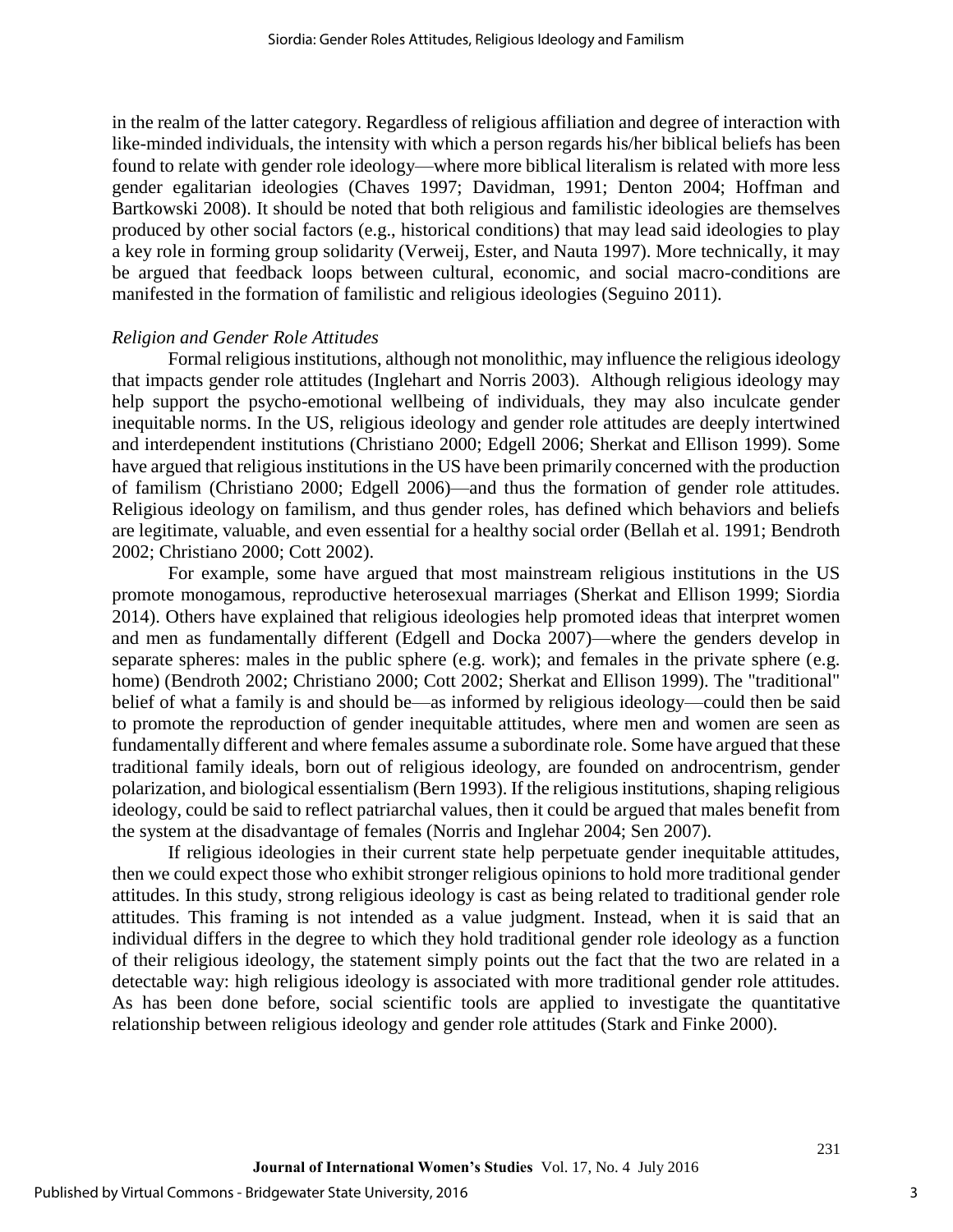### *Family and Gender Role Attitudes*

The family, as a cultural schema (Sewell 1992) is a powerful and life-shaping institution. A person's family ideology is her/his internal template for understanding the public and private nature of gender roles (Cott 2002; Eichler 1997; Hareven 1991). Ideas about what a family is (and should be) create the cultural repertoire through which men and women shape their personal beliefs as they form their own families (Gillis 1997). For example, some have argued that the ideal family in the US is commonly taught of as being comprised of married female-male couples raising biological children (Smith 1993). In the US, where social norms commonly embody gender hierarchy, the heterosexual family with an unpaid female caretaker is emphasized. The female, whether as a mother or daughter, is then relegated to a lower social stratum—making fathers and sons the most socially and economically valued family members. These historically held social norms on gender hierarchy may have begun shifting as females began to enter labor force participation in large scale during the (Siordia & Leyser-Whalen, 2014) and as same-sex family units increase in the population (Siordia, 2015).

Individual views on "family" ultimately coalescent to influence society by informing institutional routines (Edgell 2006)—formal (e.g. legal) and informal (e.g. who should raise the children). In this study, "familism" was roughly conceptualized as a method for social organization in which the interests of the individual are subordinated to those of the family (Heller 1970: Bermudes et al., 2010; Marin, 1993; Perez and Cruess, 2011). Familism has been conceptualized differently (Taylor et al., 2012; Keeler, Siegel, and Alvaro, 2014) and commonly includes the idea of familial obligation (Losada et al., 2008), using family unit as a referent for behaviors (Rodriguez et al., 2007), and family as a place for emotional engagement and financial cooperation (Rueschenberg and Buriel, 1995).

Reciprocated obligation is believed to help create strong attachments within the family unit and a sense of belonging (Ayon et al., 2010; Alegria, Shrout, Woo, 2007). The main idea is that a family unit has the potential to provide the foundation upon which women and men built their gender roles attitudes. An individual's family unit influences their systems of beliefs on how gender, sexuality, and reproduction are connected (Bern 1993; Smith 1993). Although beyond the goals of the current project, it should be noted that in addition to family members, strong ties within social networks may be intricately connected with the formation, maintenance, and shaping of gender role attitudes.

If familistic values in their current state perpetuate gender inequitable attitudes, then we could expect those who exhibit stronger familistic opinions to hold more traditional gender attitudes. In this study, strong familistic opinions are framed as being related to traditional gender role attitudes. The assumption is that Familism is an acceptable but proxy measure of personal beliefs related to gender inequitable attitudes. As with religious ideology, this framing is not intended as a value judgment. When it is said that an individual differs in the degree to which they hold traditional gender role ideology as a function of their family views, it simply highlights their relationship: high familistic ideology is directly connected with more traditional gender role attitudes (Stark and Finke 2000).

## *Research Question*

The cross-sectional and exploratory quantitative research has two main research questions. The first research question was: Is *religious ideology* related to traditional gender role attitudes? From reading existing work, a direct relationship (i.e. positive correlation) between religious ideology and traditional gender role attitudes was hypothesized—where high religious ideology is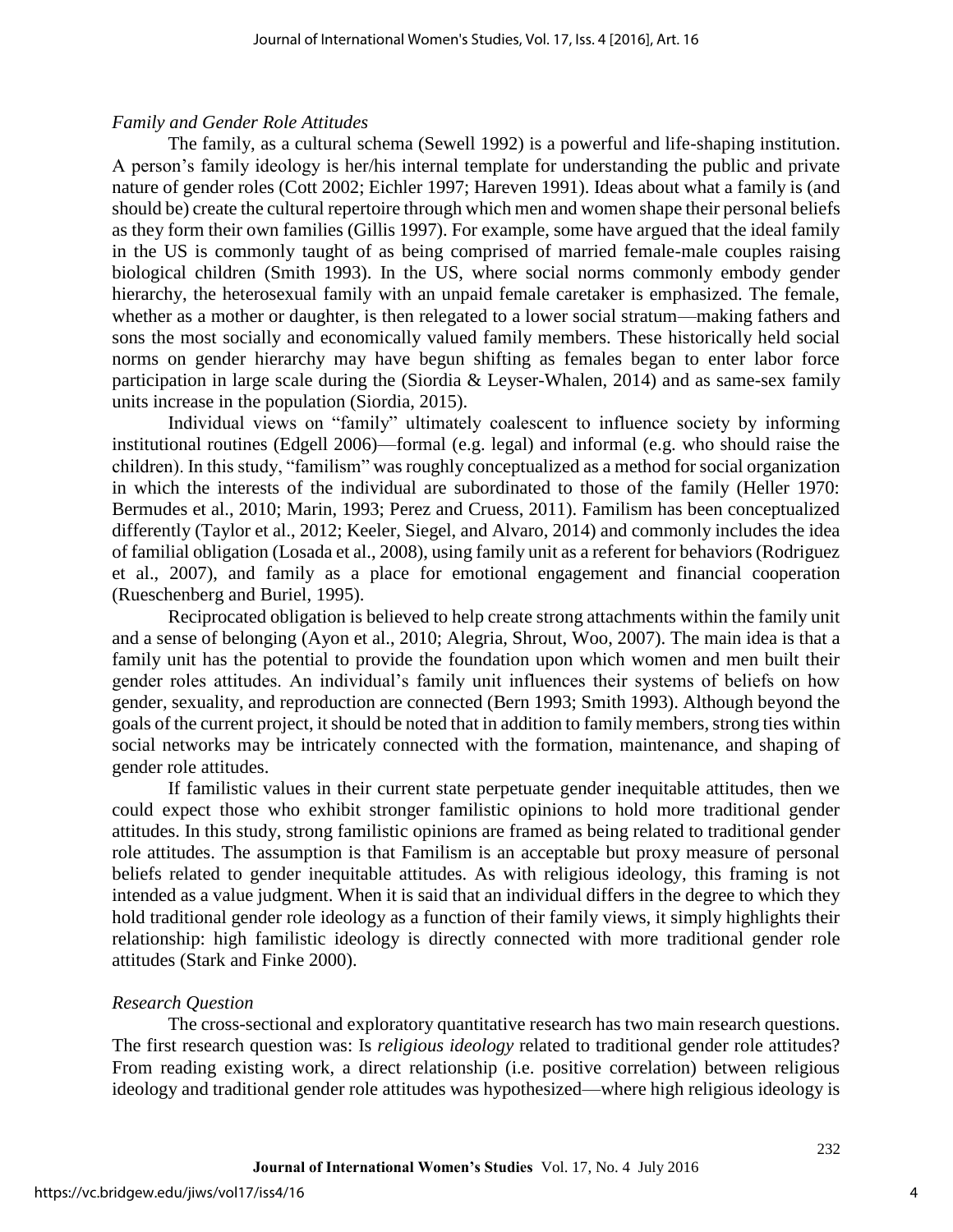present with more traditional gender role attitudes. The second research question was: Is *familism*  related to traditional gender role attitudes? From reading the literature, a direct relationship between familism and traditional gender role attitudes was hypothesized—where high family orientation is present with more traditional gender role attitudes.

## **Methods**

#### *Data*

The analysis used Wave-7 (2000) data from the Longitudinal Study of Generations (LSOG). The LSOG is a study whose baseline cohort was derived from sampling from more than 840,000 members of a primary health maintenance organization serving Southern California at that time (Bengtson et al. 2002). Details on the sampling methodology and survey instrumentation are available elsewhere (Bengtson 2004; Silverstein and Giarrusso 2012). After excluding all those under the age of 21 and those with missing values for the variables of interest, the final analytic sample contains 1,615 subjects.

Participants of the LSOG study come from a specific geographic region in the southern part of California, are non-representative of the general population in income and education attainment (being slightly above average), and are largely made up by individuals who have a religious affiliation with the Latter-Day Saints organization (commonly refer to as Mormons). Because LSOG study participants are not randomly selected from the general US population, caution should be used to not generalize the findings to the general US population. Despite the limitation with generalization, the analytic sample and the available variables are valuable for women studies. The sample and available measures provide a unique source of information for understanding gender role attitudes.

#### *Gender Role Ideology*

The degree to which traditional Gender Role Ideology (GRI) was present was measured by creating a scale from four items. The LSOG adapted previous work (Levinson and Huffman 1954) to create the following GRI statements:

- 1. Some equality in marriage is a good thing, but by and large, the husband ought to have the main say in family matters
- 2. It goes against nature to place women in positions of authority over men
- 3. Women who want to remove the word obey from the marriage service don't understand what it means to be a good wife
- 4. The women's liberation ideas make a lot of sense to me.

Individuals were allowed to response with: strongly agree  $(=1)$ ; agree  $(=2)$ ; disagree  $(3)$ ; and strongly disagree (=4). Item number four was reverse coded to follow the same patter as the previous the first three items—where responding with agreement is interpreted as upholding more "traditional gender role attitudes" than those who disagree. The reliability of the scale, assessed by Cronbach's alpha, was 0.85. GRI is the dependent variable in the empirical models and had the potential for ranging from 0 to 16—where high numbers signaled the individual held more traditional gender role attitudes. A discussion on the limitations created by using this scale is given in closing.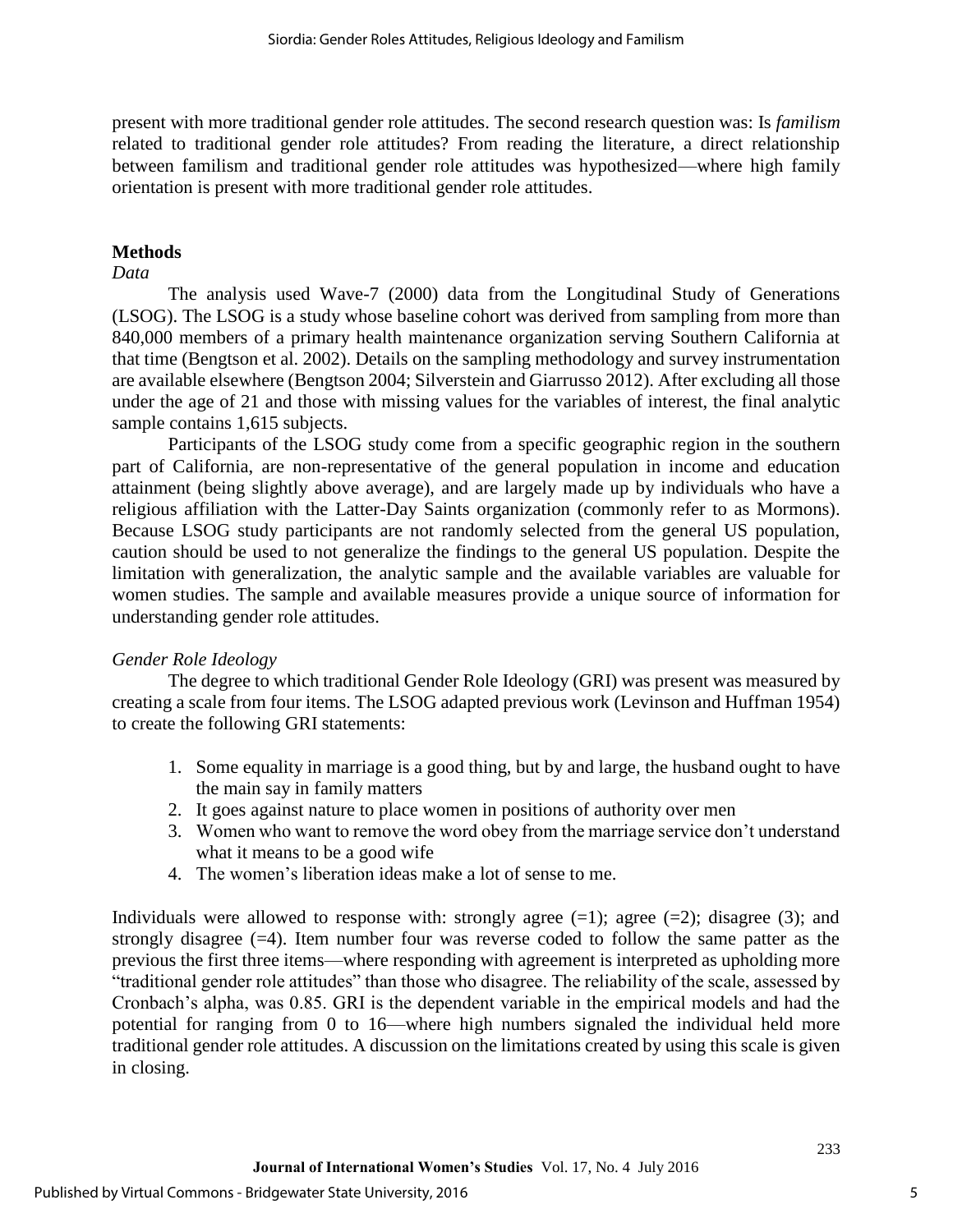## *Religious Ideology*

The intensity of Religious Ideology (RI) was measured with four items. Because many of the study participants are Mormons, a religious organization typically characterized for having a patriarchal structure, RI should be interpreted with caution. The broad term of religious ideology was used because not all study participants identify as Christian and/or Mormon. Data from LSOG on religious ideology was guided by previous work (Comrey and Newmeyer 1965) to create the following statements:

- 1. This country would be better off if religion had a greater influence in daily life
- 2. Every child should have religious instruction
- 3. God exists in the form as described in the Bible
- 4. All people alive today are descendants of Adam and Eve.

Here again, survey participants were given the option to respond with: strongly agree  $(=1)$ ; agree  $(=2)$ ; disagree (3); and strongly disagree  $(=4)$ . A person is said to be more religiously ideological when they agree with the statements above. The RI score had the potential for ranging from 0 to 16—where high numbers signal the individual held more traditional gender role attitudes. The reliability of the scale, assessed by Cronbach's alpha, was 0.82. This scale was the first independent variable of interest. Upon closing, the scale's limits and tendency to measure protestant fundamentalism will be discussed. Please note that a measure of religious service attendance frequency was not available.

## *Familism*

The intensity on family ideology is measured with five items. The Familism Scale (FS) was derived from items inspired by previous work (Heller 1970). Similar to the two previous scales, respondents were given Likert scales (from strongly agree to strongly disagree) to respond to the following statements:

- 1. A person should talk over important life decisions (such as marriage, employment, and residence) with family members before taking action
- 2. If a person finds that the life-style he/she has chosen runs so against his family's values and that conflict develops, he/she should change
- 3. As many activities as possible should be shared by married children and their parents
- 4. Marriage should be regarded as extending established families, not just creating new ones
- 5. Family members should give more weight to each other's opinions than to the opinions of outsiders.

FS could range from 0 to 20. This was the second independent variable of interest. High values on the scale are interpreted as signaling that the individual was very family-oriented (i.e., "familistic"). The reliability of the scale, assessed by Cronbach's alpha, was 0.69. Limitations arising from the items used in the scale are discussed in closing.

## *Control Variables*

 GRI was modeled with religious ideology and familism scales along with basic demographic factors. A person's race status was considered (white versus non-white)—there is no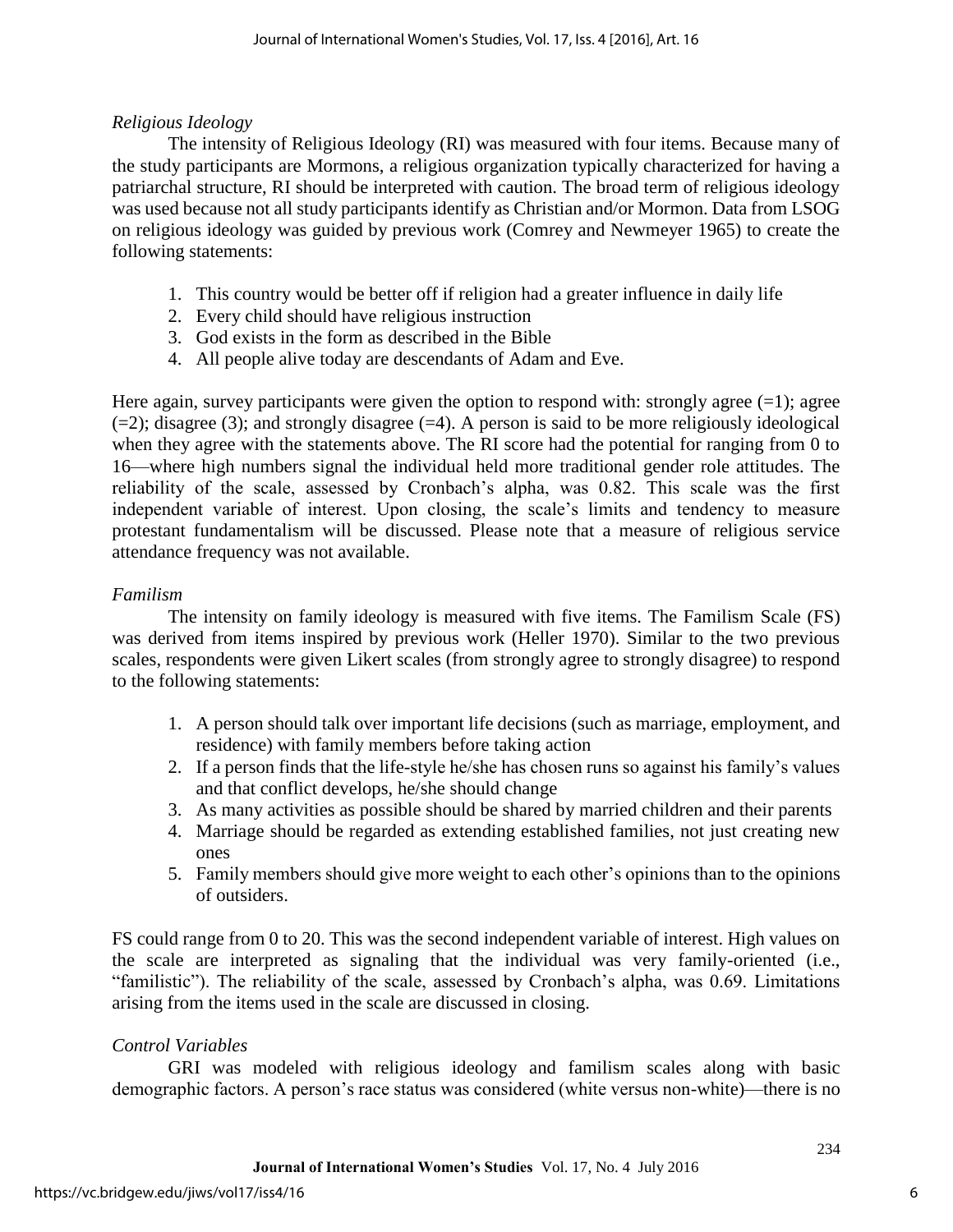*a priori* expectation of how race will be related with GRI. Sex was coded by making males=1; since men can stand to benefit materially for gender inequality, they may be more likely to hold more traditional gender role attitudes than female. However, men may be less inclined to report gender inequitable attitudes. Consequently, there was no *a priori* hypothesis with regards to gender.

Age was measured in years and was included as a control variable because it may capture cohort effects (i.e., potential generational shifts in gender attitudes). For example, the teachings of the religious institutions influencing religious ideology may evolve over time, younger respondents may also differ in their exposure to religious ideology producing experiences that differ from their older counterparts. Inter-generational differences may also exist as woman's paidwork participation has increased and in-house socialization may be changing (Fernandez et al. 2004; Seguino 2007a). Thus, it was expected that traditional gender role attitudes would be more prevalent in older cohorts.

Marital status was also accounted for by making married=1 and all others zero. There was no *a priori* expectation of how marital status will be related with GRI. Educational attainment is coded as a binary, where those with a college degree and beyond get a "1". Education was controlled for because previous work has found it to be related to attitudes toward women (Del Boca and Locatelli, 2006; Heineck, 2004). Please note that neither household income nor employment status was used in the equations—since educational attainment may have sufficiently capture socioeconomic status.

### *Modeling*

 Three least ordinary square regressions were used to analyze the relationship between gender role attitudes and religious- and family-ideology. The equation, with all the variables of interest, was as follows:

 $GRI = \beta_0 + \beta_1RI_i + \beta_2FS_i + \beta_3Age_i + \beta_4Male_i + \beta_5 College_i + \beta_6Married_i + \beta_7White_i + \epsilon_i$ where GRI<sub>i</sub> was the gender role attitude score for  $i<sup>th</sup>$  individual,  $β<sub>0</sub>$  was the regression line intercept,  $\beta_1RI_i$  was the religious ideology score for j<sup>th</sup> individual,  $\beta_2$ FS<sub>*j*</sub> was the familism score for j<sup>th</sup> individual,  $\beta_3$ Age<sub>*j*</sub> was the age of j<sup>th</sup> individual,  $\beta_4$ Male<sub>*j*</sub> was a binary variable detecting the gender of j<sup>th</sup> individual, β5College*j* was a binary variable detecting if jth individual is a college graduate, β6Married*<sup>j</sup>* was a binary variable measuring if jth individual is married,  $\beta_7$ White<sub>*i*</sub> was a binary variable identifying the race/ethnicity for j<sup>th</sup> individual, and  $\varepsilon$ *<sub>i</sub>* is the error term.

The first model included both males and females. Sex-stratified models followed. To display the binary distribution of RI and FS with GRI, two spider diagrams [using Microsoft Excel 2007 (computer software: Redmond, Washington: Microsoft)] are presented. All data coding and regression was done using SAS® 9.2 software.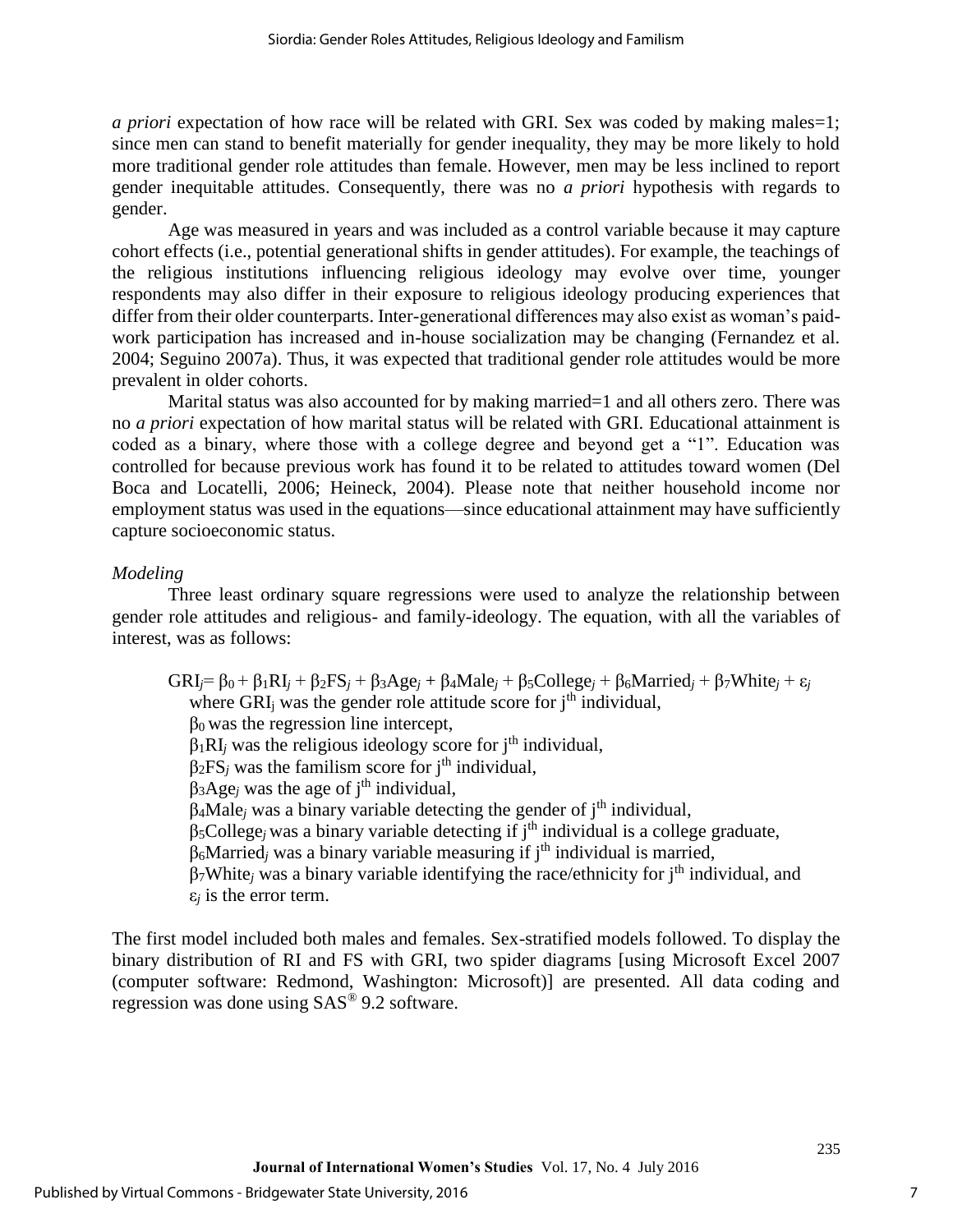## **Findings**

### *Descriptive Statistics*

The characteristics of the analytic sample  $(n=1,615)$  are presented in Table 1. On average, the sample scored a 12 on their gender role ideology scale, about a 9 on the religious ideology scale, and 11 on the familism measure. The sample had an average age of 50 and 37% were college graduates, 68% married, and 68% identified as "white" as their race. In the analytic sample, 39% were male.

**Table 1:** Descriptive statistics for analytic sample (n=1,615)

|                                   | <b>Mean</b> | SD <sup>1</sup> |
|-----------------------------------|-------------|-----------------|
| <b>Scales</b>                     |             |                 |
| Gender Role Ideology <sup>2</sup> | 12.31       | 2.50            |
| Religious Ideology <sup>3</sup>   | 8.89        | 3.37            |
| Familism <sup>4</sup>             | 11.28       | 2.18            |
| <b>Demographics</b>               |             |                 |
| Age <sup>5</sup>                  | 50.33       | 17.97           |
| Male                              | 0.39        | 0.49            |
| College graduate                  | 0.37        | 0.20            |
| Married                           | 0.68        | 0.47            |
| White                             | 0.68        | 0.47            |

<sup>1</sup> Standard deviation; <sup>2</sup> Scale ranges from 2 to 16

 $3$  Scale ranges from 0 to 16:  $4$  Scale ranges from 2 to 20

<sup>5</sup> Age ranged from 22 to 97

## *Spider Graphs*

Figure 1 and 2 provide a visual representation of the distribution of the outcome variable (i.e., GRI) and the two predictor variables (i.e., religious ideology and familism) of interest. From the spider graph in Figure 1, we see that individuals with low GRI (gender role ideology) scores (black-squared doted line) were most clustered in low RI (religious ideology) scores (top-right quadrant). In contrast, those with high GRI scores (black-solid line) were most concentrated in high RI scores (bottom-left quadrant). This implies that those with high religious ideology seem to uphold less egalitarian gender role attitudes. The unadjusted Pearson's correlation between GRI and RI was  $0.48$  ( $p<0.001$ ). The spider graph shows that GRI and RI were moderately associated.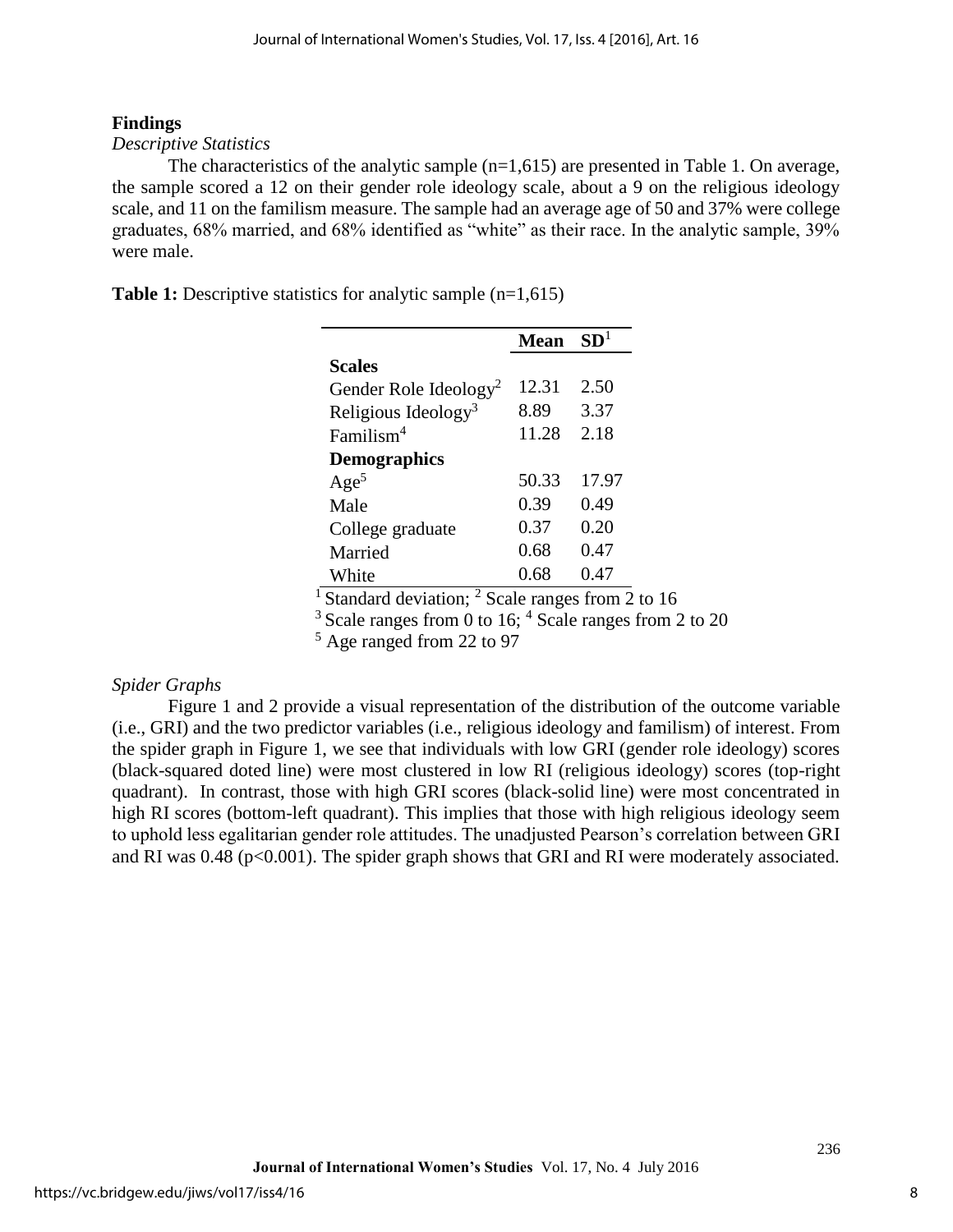

**Figure 1:** Distribution of Gender Role Ideology (GRI) scores on Religious Ideology (RI)

From the spider graph in Figure 2, we see that individuals with low GRI scores were most clustered in low FS (familism scale) scores, compared to those with high GRI scores who were most concentrated in high FS scores (top- and bottom-right quadrants). This implies that more family-oriented individuals uphold less egalitarian gender role attitudes. The unadjusted Pearson's correlation between GRI and FS was  $0.34$  (p<0.001). The spider graph shows GRI and FS were mildly associated.

**Figure 2:** Distribution of Gender Role Ideology (GRI) scores on Familism Scale (FS)

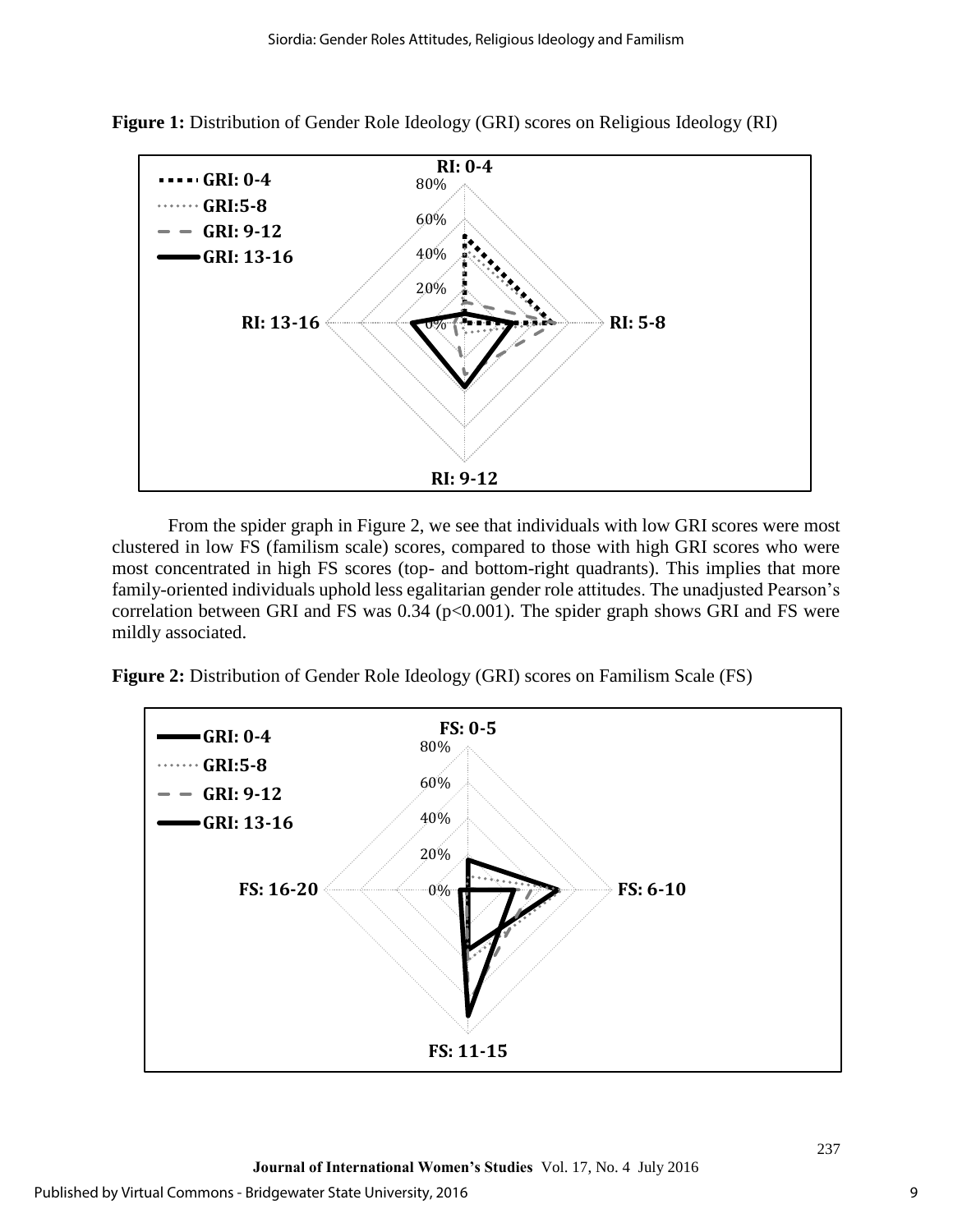## *Regression Results*

Model-1 results (which include females and males) are presented in Table 2. Although the models only help explain about 30% of the between-people variance on gender role ideology, the results are as hypothesized. Religious ideology had a positive statistical association  $(0.32, p < 0.01)$ with gender role ideology. This means that an increase in the intensity of religious ideology is accompanied by having more traditional gender role attitudes. More technically, a one-point increase on religious ideology is associated with a 0.32 point increase on gender role ideology score.

The second hypothesis, that a direct relationship between having familism and having more traditional gender role attitudes would exist, is also supported. We see that familism had a positive statistical association (0.13,  $p \le 0.01$ ) with gender role ideology—signaling that an increase in family-oriented ideology is related to having more traditional gender role attitudes. More technically, a one-point increase on familism score is associated with a 0.13 point increase on gender role ideology score. From the regression results, it was concluded that the two hypotheses under investigation are tentatively unfalsifiable.

**Table 2:** Ordinary least square regression predicting gender role ideology (n=1,615)

|                     | Model 1 <sup>a</sup> |            | Model $2^b$ |      | Model $3c$ |    |
|---------------------|----------------------|------------|-------------|------|------------|----|
| <b>Scales</b>       |                      |            |             |      |            |    |
| Religious Ideology  | 0.32                 | $\ast\ast$ | 0.31        | **   | 0.32       | ** |
| Familism            | 0.13                 | $\ast\ast$ | 0.13        | $**$ | 0.13       | ** |
| <b>Demographics</b> |                      |            |             |      |            |    |
| Age                 | $-0.01$              | **         | $-0.01$     | $**$ | $-0.01$    | ** |
| Male                | $-0.71$              | $\ast\ast$ | n/a         |      | n/a        |    |
| College graduate    | 0.47                 | $**$       | 0.48        | **   | 0.48       | ** |
| Married             | $-0.15$              |            | $-0.24$     |      | $-0.09$    |    |
| White               | $-0.01$              |            | $-0.11$     |      | $-0.09$    |    |
| <b>Model Fit</b>    |                      |            |             |      |            |    |
| Intercept           | 8.98                 | $**$       | 8.40        | $**$ | 8.88       | ** |
| Model Adj- $R^2$    | 0.30                 |            | 0.29        |      | 0.29       |    |
| Sample size         | 1,615                |            | 638         |      | 977        |    |

\**p*<.05, \*\**p*<.01

<sup>a</sup> Model includes both males and female

<sup>b</sup> Model only includes males

<sup>c</sup> Model only includes females

The two hypotheses under investigation also find support with the male-only sample (i.e., Model 2) and the female-only equation (Model 3). Although the effect is small, age is significant and in the opposite direction than had been expected. The models indicated that traditional gender role attitudes were lower at older ages—suggesting gender egalitarianism may be higher at older ages for both males and females. Having a college degree is also significant and seems to signal that those with more education within the analytic sample have more less egalitarian gender attitudes. The models suggest that in terms of demographics, only educational attainment, sex, and age help explain gender role ideology—leaving marital status and race as non-predictive factors. Although a spider graph of RI by FS is not provided, their unadjusted Pearson's correlation was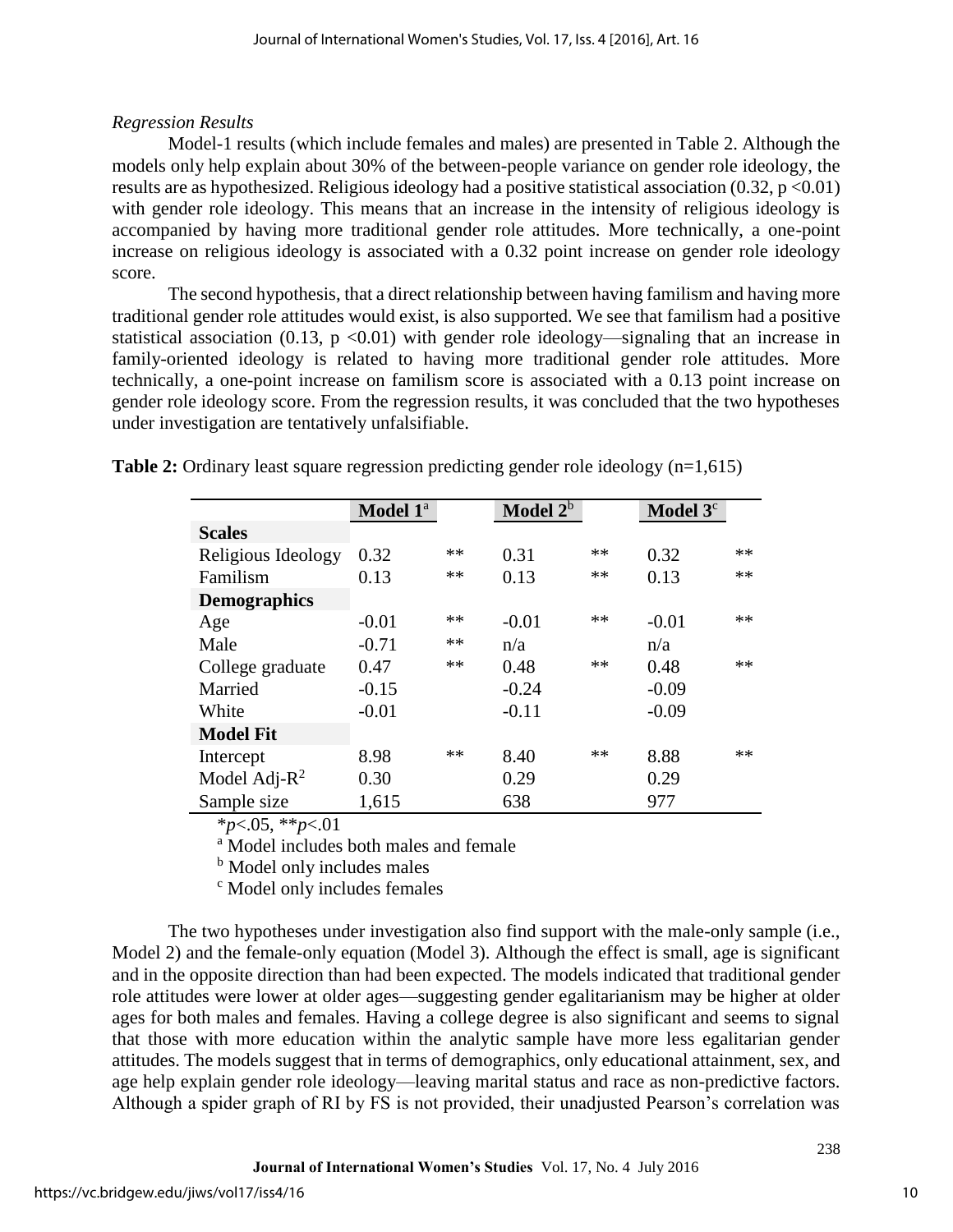0.46 ( $p \le 0.001$ ). All inflation variance factors for the model were 1.5 or below—suggesting autocorrelation may not be a problem in the model.

The male coefficient in Model 1 validates the idea that although males stand to gain form gender inequality, they self-report more gender egalitarian attitudes. This would suggest that women in the analytic sample on average seem to identify *more* with traditional gender role ideology than males after adjusting for other factors in the model. Because gender role ideology is measured with self-reports and not observed, it may be that males are falsely reporting a higher level of egalitarianism because of interviewer effects. Equally possible is the idea that LSGO males do in fact have more gender egalitarian views than their LSGO female counterparts after adjusting for other factors. It should be noted that reporting more egalitarian gender role attitudes may not be directly associated with pro-gender equality behaviors.

#### **Conclusions**

The specific aim of the investigation was to explore the statistical relationship between gender role ideology, familism, and religious ideology in a unique sample of adults in the US.vThe empirical findings may be used by others seeking to implement interventions aimed ad advancing gender equality. The study finds evidence that religious ideology and familism are associated with traditional gender role attitudes. In the sample under analysis, it was found that more traditional gender role attitudes were more present in those with reporting strong religious ideology. Also, it was found that more traditional gender role attitudes were present in those with reporting greater family orientation. Although simple in nature, the quantitative analysis is innovative in that it provides an unusual source of information on the statistical relationship between gender role ideology, familism, and religious ideology.

There are some limitations with the project. In particular, the various items used to create the scales could be challenged on many points. For example, the conceptual definition and thus questions for measuring GRI, RI, and FS could be questioned. The term "women's liberation" in the GRI scale may have created issues with younger respondents if they were unaware of its meaning. RI is, on the other hand a quasi-measure of religious authority with a conservative protestant flavor. Future work in this field should seek to formally define the concepts behind these complex abstracts and create better measures for them with survey research. Perhaps, a mixedmethods or qualitative approach may be better suited for asking and answering more complex questions regarding the interaction between religious ideology, familism, and gender role ideology.

The main purpose of the current project was to measure the statistical correlation between broadly defined religious ideology, familism, and gender role ideology. Future research may seek alternate data sources to answer more complicated questions. For example, comparing patriarchal and non-patriarchal (e.g., allow female leaders) religious sects. Identifying more recent and complex datasets may allow others to advance the relative simply project undertaken in this analysis to explore if and how family structure affects gender role ideology. In addition, because attributes the social environment may influence gender attitudes, future work should also seek to account for attributes of the environment with multilevel modeling (Siordia, Smith, and Castañeda, 2014).

Notwithstanding these limitations, by investigating how religious ideology and familism are related to traditional gender role attitudes, this distinctive study contributes to the literature on woman studies. The findings lend support to the argument that there is an association between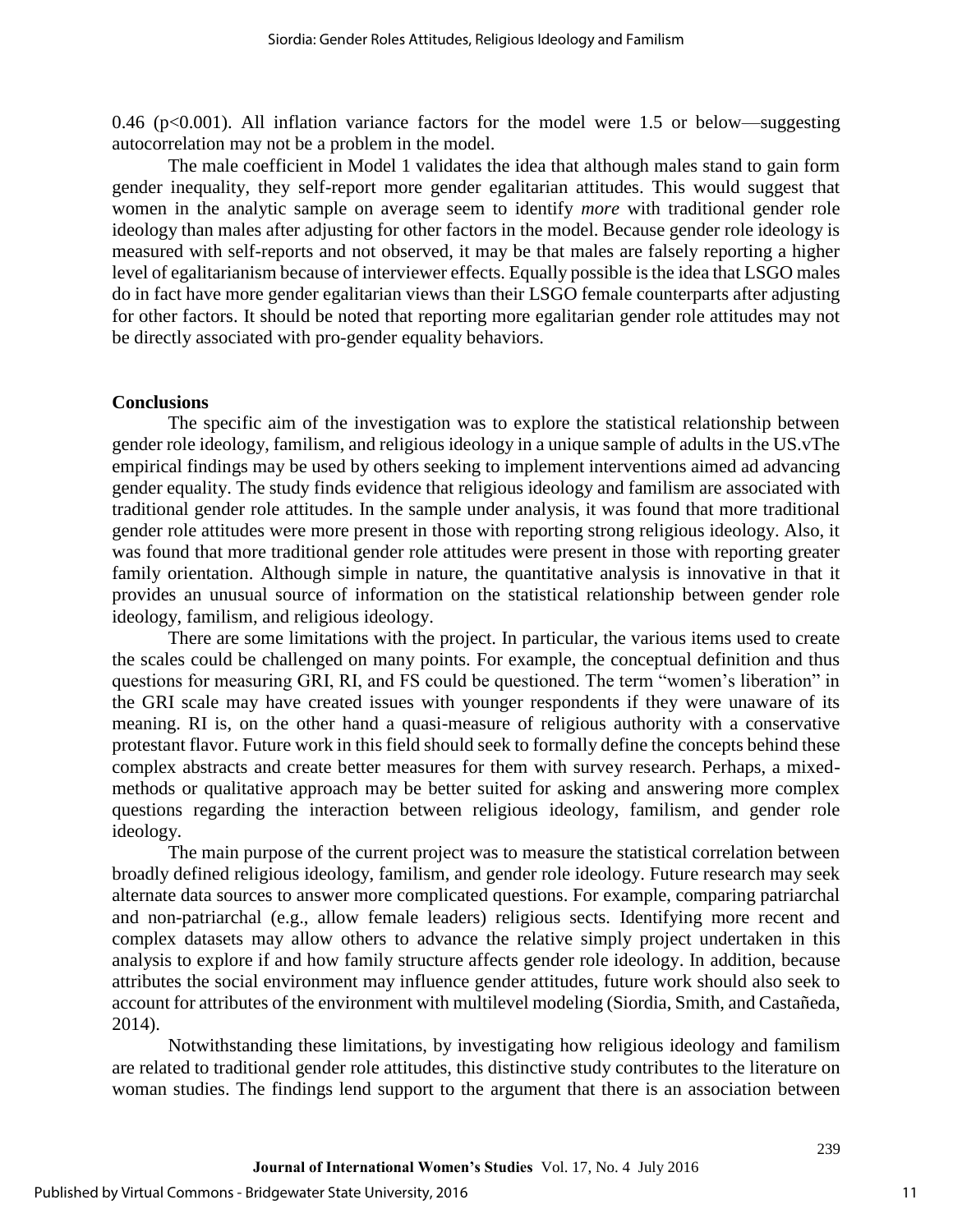religious ideology, familism, and traditional gender role attitudes. Discovering factors quantitatively associated with gender equity related phenomenon may be helpful in advancing impartiality between the sexes. The advancement social fairness for females is important because social stratification plays a key role in economic and physical well-being. Social scientists should continue to explore if and how gender role, religious, and familistic ideologies interact to create, eliminate, and/or maintain the formation of social equality and/or inequality for females.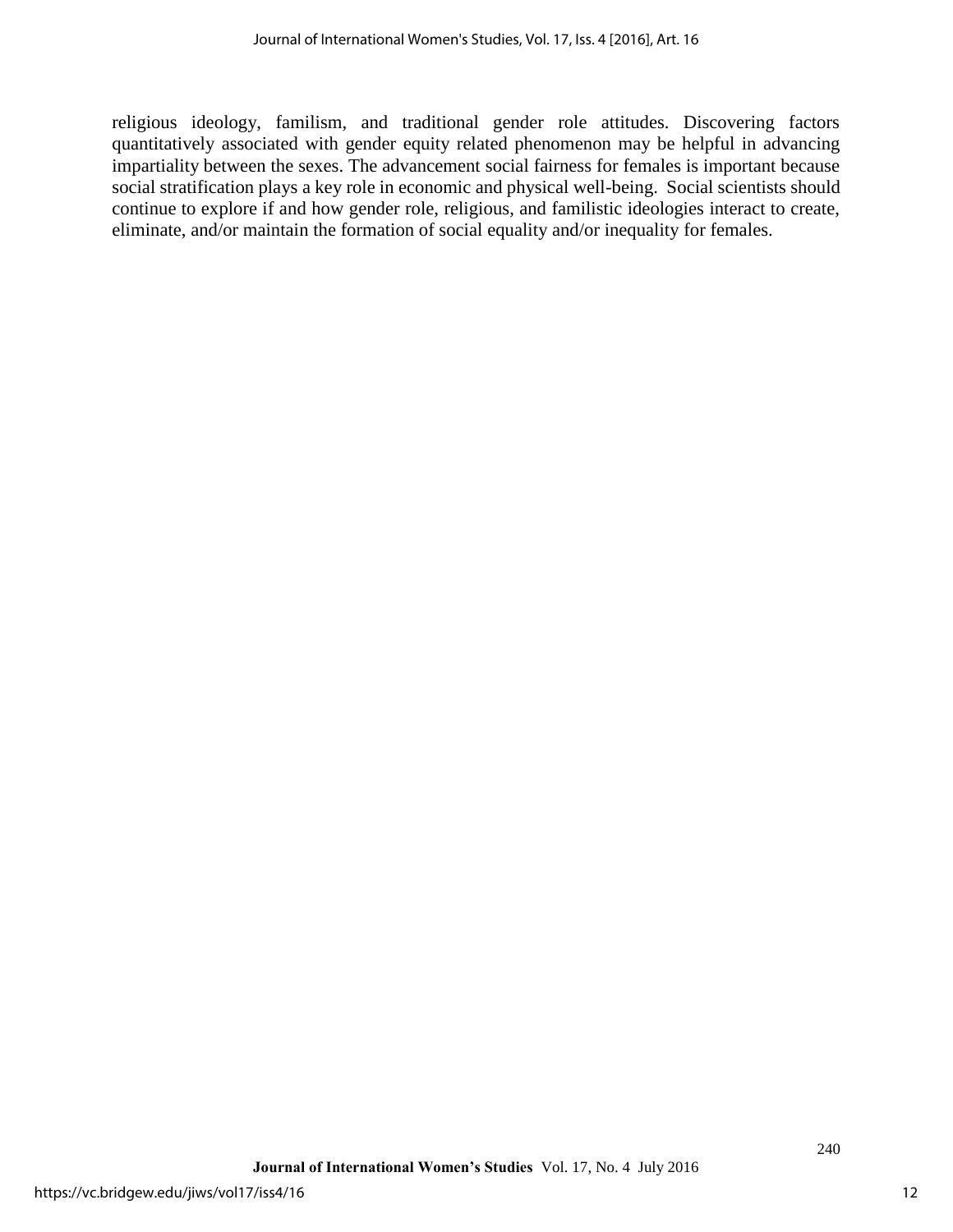## **References**

- Abouchedid, Kamal and Ramzi Nasser. 2007. Effects of gender and religiosity among Christians and Muslims on "gendered" role attitudes towards ability and equality: the case of Lebanon. *Electronic Journal of Sociology*.
- Allport, Gordon W. 1954. *The Nature of prejudice*. Reading MA: Addision-Wesley.
- Ayón, C, Marsiglia, F, Bermudez-Parsai, M. 2010. Latino family mental health: exploring the role of discrimination and familismo. *J Community Psychol*, 38: 742-756.
- Ammons, Samantaha K., and Penny Edgell. 2007. Religious influences on work-family tradeoffs. *Journal of Family Issues*, 28:794-826.
- Bang, Esther, M.E.L. Hall, T. L. Anderson, and M.M. Willingham. 2005. Ethnicity, acculturation, and religiosity as predictors of female college student's role expectations. *Sex Roles* 53:231-237.
- Bellah, Robert N., Madsen Richard, William M. Sullivan, et al. 1991. *The Good Society*. New York: Alfred A. Knopf.
- Bengtson, V. L. 2004. *Longitudinal Study of Generations, 1971, 1985, 1988, 1991, 1994, 1997, 2000: codebook*. ICPSR 22100, Ann Arbor: Michigan.
- Bengtson, V. L., Biblarz, T. J., and Roberts, R. E. L. 2002. *How families still matter: A longitudinal study of youth in two generations.* New York: Cambridge University Press.
- Bermúdez, J, Kirkpatrick, D, Hecker, L, Torres-Robles, C. 2010. Describing Latinos families and their help-seeking attitudes: challenging the family therapy literature. *Contemporary Family Therapy*, 32:155-172.
- Bern, Sandra Lipsitz. 1993. *The Lenses of Gender: Transforming the Debate on Sexual Inequality*. New Haven, CT: Yale University Press.
- Bendroth, Margaret Lamberts. 1993*. Fundamentalism and Gender: 1875 to the Present*. New Haven, CT: Yale University Press.
- Bendroth, Margaret Lamberts. 2002. *Growing Up Protestant: Parents, Children, and Mainline Churches*. New Brunswick, NJ: Rutgers University Press.
- Bolzehdahl, Catherine I., and Daniel J. Myers. 2004. Feminist attitudes and support for gender equality: opinion change in women and men, 1974-1998. *Social Forces* 83:759-789.
- Chaves, Mark. 1997. *Ordaining women: culture and conflict in religious organizations*. Cambridge: Harvard University Press.
- Chisamya, G., DeJaeghere, J., Kendall, N., & Khan, M. A. (2012). Gender and Education for All: Progress and problems in achieving gender equity. *International journal of educational development*, 32(6), 743-755.
- Christiano, Kevin. 2000. "Religion and Family in Modern American Culture," Page 43-78 in H. A. Pank hurst (ed.), *Family, Religion, and Social Change in Diverse Societies*. New York: Oxford University Press.
- Corrigall, Elizabeth A., and Alison M. Konrad. 2007. "Gender role attitudes and careers: a longitudinal study." *Sex Roles* 56:847-855.
- Cott, Nancy. 2002. *Public Vows: A History of Marriage and the Nation*. Cambridge, MA: Harvard University Press.
- Cotter, D., Hermsen, J. M., and Vanneman, R. 2011. "The end of gender revolution? Gender role attides from 1977 to 2008." *American Journal of Sociology* 117:259-289.
- Comrey, A. L., and Newmeyer, J. A. 1965. "Measurement of radicalism-conservatism." *Journal of Social Psychology* 67:357-369.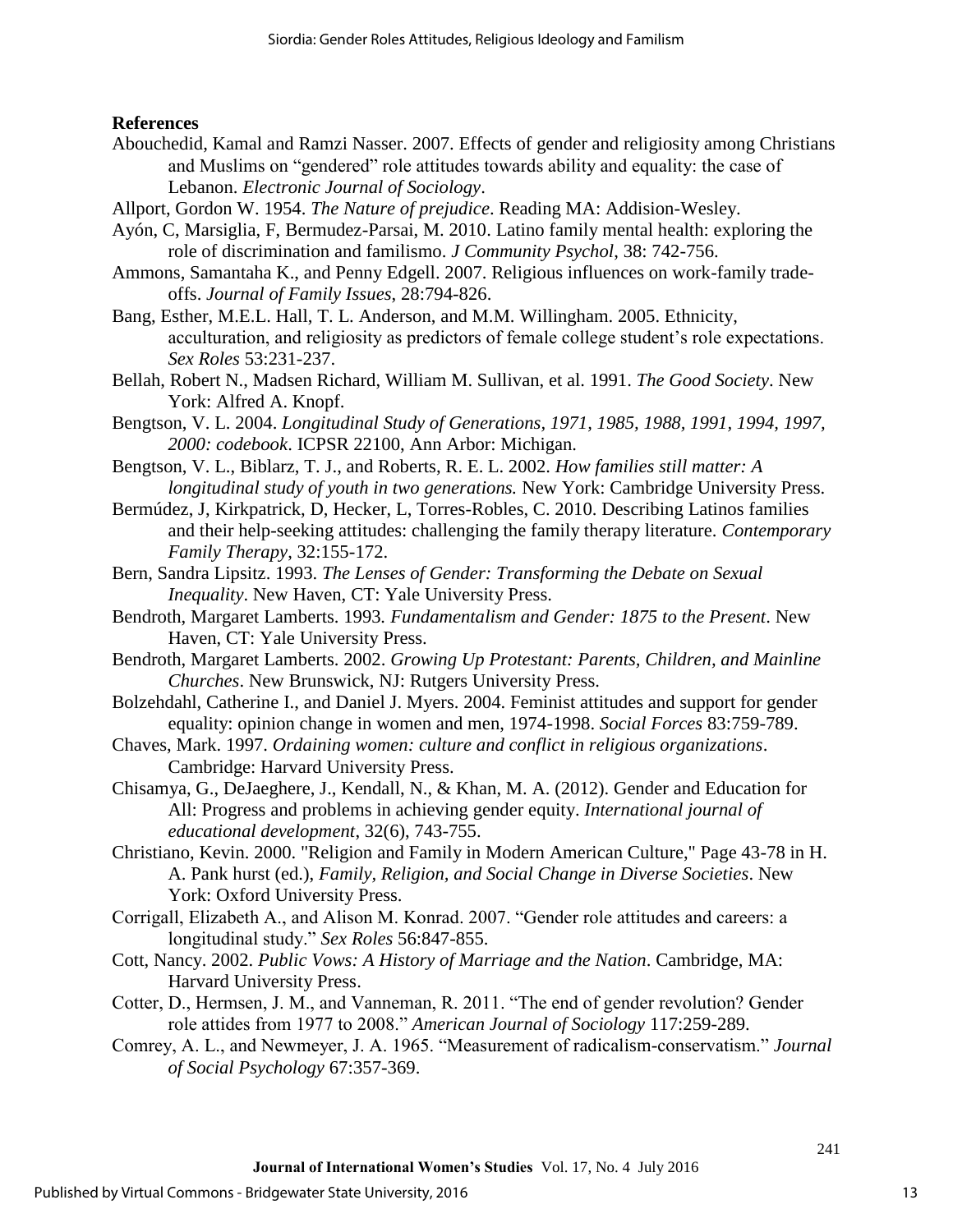- Conrad, C., Dixson, A., Smooth, W., & Revilla, A. T. (2014). A Discussion on Gender Equity and Women of Color. *Frontiers: A Journal of Women Studies*, 35(3), 3-14.
- Cunningham, Mick, Ann M. Beutel, Jennifer S. Barber, and Arland Thorton. 2005. "Reciprocal relationships between attitudes about gender and social contexts during young adulthood." *Social Science Research* 34:862-892.
- Davis, Shannon N., and Lisa D. Pearce. 2007. Adolescents' work-family gender ideologies and educational expectations. *Sociological perspectives*, 50, 249-271.
- Davidman, Lynn. 1991. *Tradition in a rootless world: women turn to Orthodox Judaism*. Berkeley: University of California Press.
- Davis, Shannon N., and Theodore N. Greenstein. 2009. Gender ideology: components, predictors, and consequences. *Annual Review of Sociology*, 35, 87-105.
- Del Boca, D. & Locatelli, M. 2006. *The determinants of motherhood and work status: A survey*. IZA discussion paper 2414.
- Denton, Melinda Lundquist. 2004. Gender and marital decision making: negotiating religious ideology and practice. *Social Forces*, 82: 1151-1180.
- Edgell, Penny. 2006. *Religion and Family in a Changing Society: Series in Cultural Sociology*, eds Paul Di Maggio, Michèle Lamont, Robert Wuthnow, and Viviana Zelizer. Princeton, NJ: Princeton University Press.
- Edgell, Penny, and Danielle Docka. 2007. Beyond the Nuclear Family? Familism and Gender Ideology in Diverse religious Communities. *Sociological Forum*, 22: 25-50.
- Eichler, Margaret. 1997. *Family Shifts: Families, Policies, and Gender Equality*. New York/Toronto: Oxford University Press.
- Fernandez, R., Fogli, A., and Olivetti, C. 2004. Mothers and sons: Preference formation and female labor force dynamics. *Quarterly Journal of Economics*, 119: 1249–1299.
- Gallagher, Sally K., and Christian Smith. 1999. "Symbolic Traditionalism and Pragmatic Egalitarianism: Contemporary Evangelicals, Family, and Gender," *Gender & Society* 13: 211-233.
- Gillis, John R. 1997. *A World of Their Own Making: Myth, Ritual, and the Quest for Family Values*. Cambridge, MA: Harvard University Press.
- Guiso, L., Sapienza, P., and Zingales, L. 2003. People's opium? Religion and economic attitudes. *Journal of Monetary Economics*, 50: 225–282.
- Hareven, Tamara. 1991. The Home and the Family in Historical Perspective. *Social Research,*  58: 253-285.
- Heineck, G. 2004. Religion, attitudes towards working mothers, and wives' full time employment: Evidence for Austria, Germany, Italy, the UK, and the US. *Austrian Institute for Family Studies*, 39.
- Heller, J. 1970. Familism scale: A measure of family solidarity. *Journal of Marriage and the Family*, 32, 73-70.
- Hoffmann, John Pl, and John P. Bartkowski. 2008. Gender, religious tradition and biblical literalism. *Social Forces*, 86, 1245-1272.
- Inglehart, R., and Norris, P. 2003. *Rising tide: Gender equality and cultural change around the world*. Cambridge, UK: Cambridge University Press.
- Keeler, A. R., Siegel, J. T., and Alvaro, E. M. 2014. Depression and Help Seeking Among Mexican–Americans: The Mediating Role of Familism. *Journal of Immigrant and Minority Health*, 16: 1225-1231.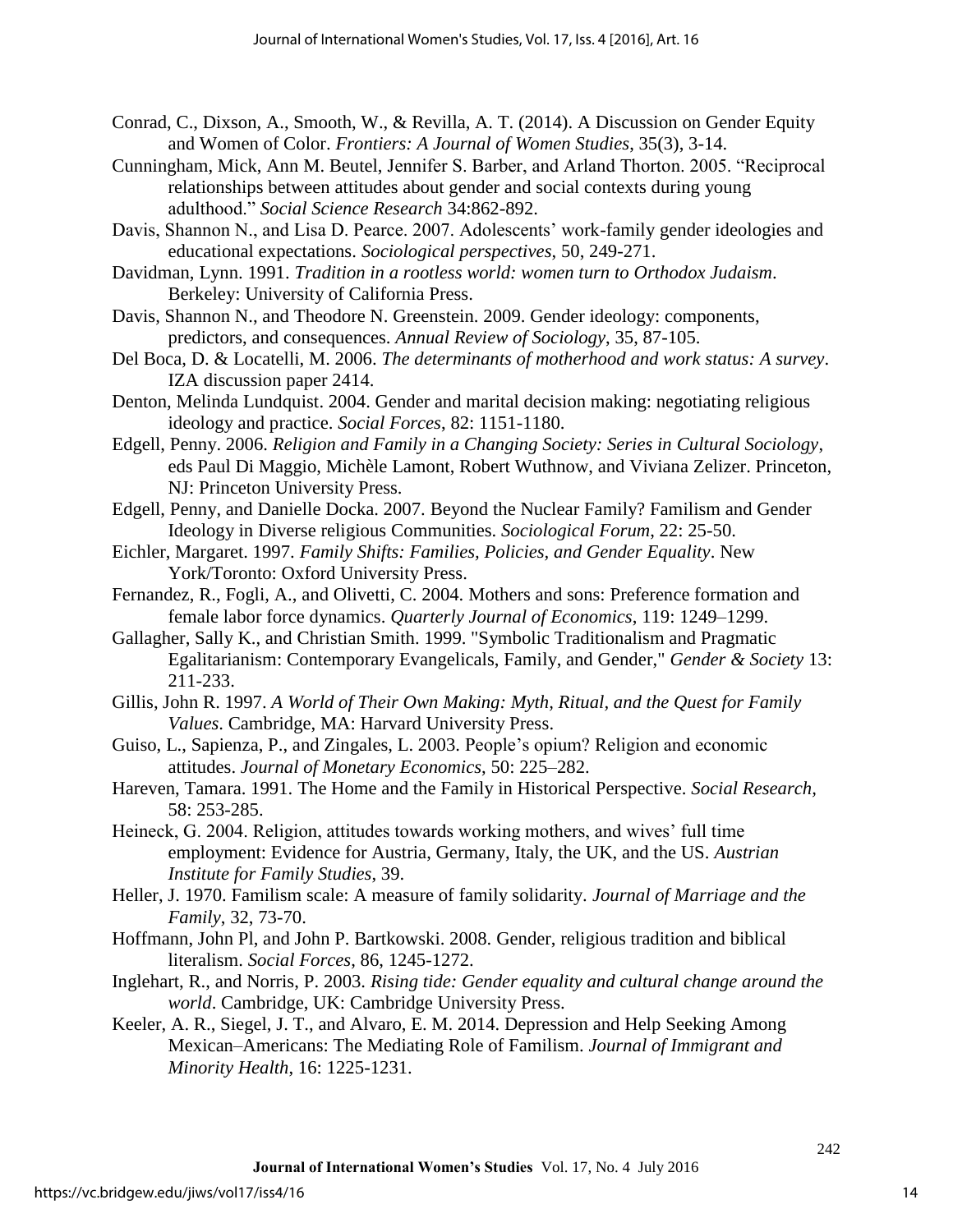- Levinson, D. J., and Huffman, P. E. 1954. Traditional family ideology and its relation to personality. *Journal of Personality,* 23: 251-273.
- Lorber, Judith. 1994. "Night to His Day": The Social Construction of Gender. Pages 54-65 in *Race, Class, and Gender in the United States* (6<sup>th</sup> edition) edited by Paula S. Rothenberg. Worth Publishers: NY.
- Losada, A, Knight, BG, Márquez-González, M, Montorio, I, Etxeberría, I, Peñacoba, C. 2008. Confirmatory factor analysis of the familism scale in a sample of dementia caregivers. *Aging and Mental Health,* 12: 504-508.
- Marin, G. *Influence of acculturation on familism and self-identification among Hispanics*. In: Bernal, ME, Knight, GP eds. 1993 *Ethnic identity: formation and transmission among Hispanics and other minorities*, SUNY series, United States Hispanic studies. State University of New York Press, New York, 181-196
- Martin, Patricia Yancey. 2004. Gender as Social Institution. *Social Forces*, 82: 1249-1273.
- Morrisson, C., and Jutting, J. 2005. Women's discrimination in developing countries: A new data set for better policies. *World Development*, 33(7), 1065–1081.
- Perez GK, Cruess D. The impact of familism on physical and mental health among Hispanics in the United States. *Health Psychol Rev*. 2011.
- Read, Jen'nan. 2003. The sources of gender role attitudes among Christina and Muslin Arab-American women. *Sociology of Religion*, 64, 207-222.
- Rodriguez, N, Mira, CB, Paez, ND, Myers, HF (2007) Exploring the complexities of familism and acculturation: central constructs for people of Mexican origin. *Am J Community Psychol*, 39: 61-77.
- Rueschenberg, E, Buriel, R. 1995. Mexican American family functioning and acculturation: a family systems perspective. In: Padilla, AM eds. *Hispanic psychology: critical issues in theory and research*. Sage Publications Inc, Thousand Oaks, 15-25.
- Seguino, Stephanie. 2010. Help or Hindrance? Religion's impact on gender inequality in attitudes and outcomes. *World Development*, 39, 1308-1321.
- Seguino, S. 2007. Plus change? Evidence on global trends in gender norms and stereotypes. *Feminist Economics*, 13(2), 1–28.
- Sen, G. 2007. Informal institutions and gender equality. In J. Ju¨ tting, D. Drechsler, S. Bartsch, & I. de Soysa (Eds.), *Informal institutions: How social norms help or hinder development* (pp. 49–72). Paris, France: OECD.
- Sewell, William H., Jr. 1992. A Theory of Structure: Duality, Agency, and Transformation. *American Journal of Sociology* 98: 1-29.
- Sherkat, Darren, and Chris Ellison. 1999. Recent Developments and Current Controversies in the Sociology of Religion. *Annual Review of Sociology*, 25: 363-394.
- Siordia, Carlos. 2014. Disability Estimates between Same-Sex and Different-Sex Couples: Data from the 2009-2011 American Community Survey. *Sexuality and Disability*, DOI: 10.1007/s11195-014-9364-6.
- Siordia, Carlos. 2015. Disability Estimates between Same-Sex and Different-Sex Couples: Data from the 2009-2011 American Community Survey. *Sexuality & Disability*, 33:107-121.
- Siordia, Carlos and Ophra Leyser-Whalen. 2014. The Lucky Few and Baby Boom Generation: Relative Cohort Size, Mexican Ethnicity, and Gender on the Likelihood of Out-of-Poverty Status. *Sociological Focus*, 47:163-173.
- Siordia Carlos, Smith Curtis, and Castañeda Elberto. 2014. Geographically-Aware Multilevel Analysis on the Association between Atmospheric Temperature and the "Emergency and